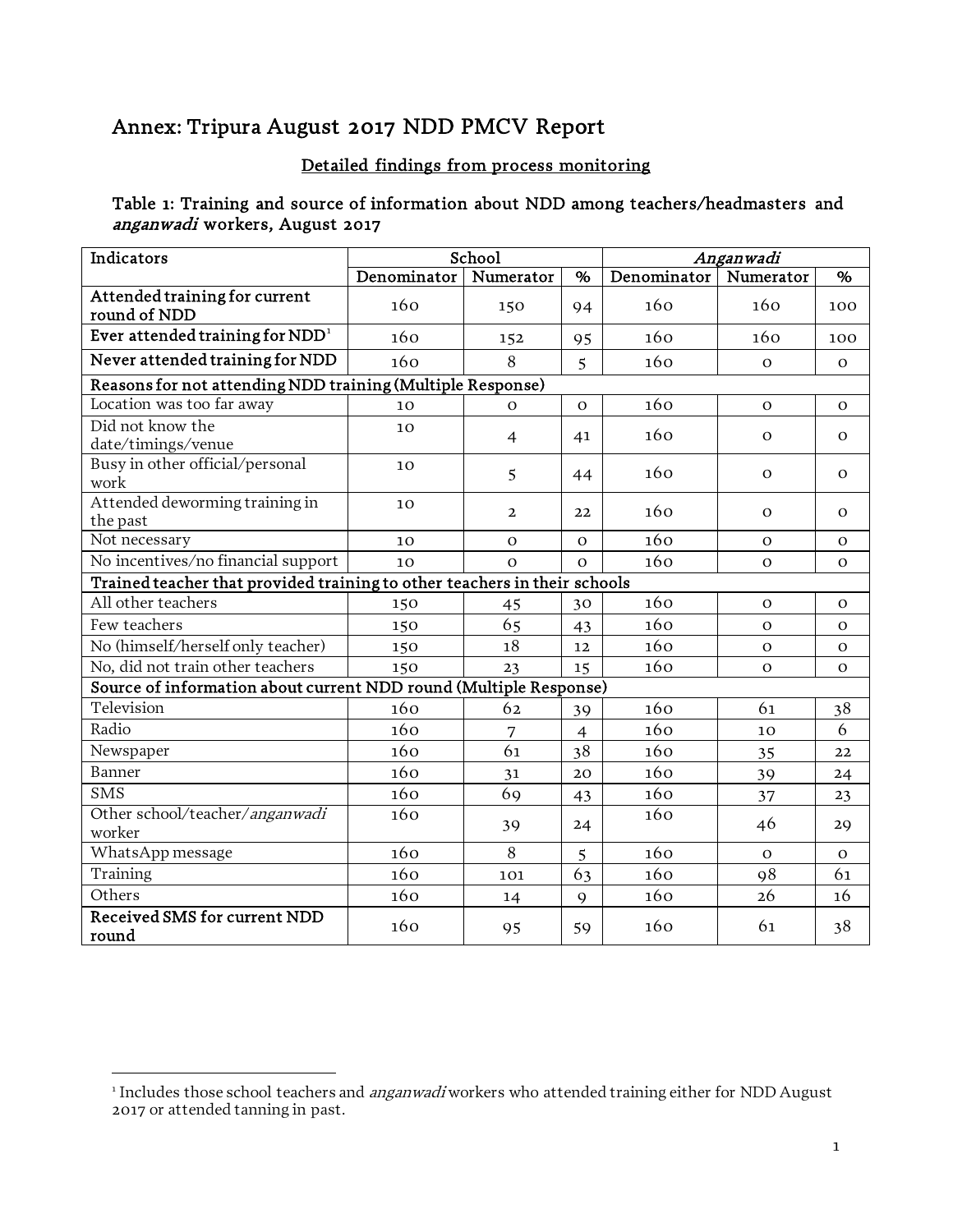# Table 2: Awareness about NDD among teachers/headmasters and *anganwadi* workers, August 2017

| Indicators                                                                         |            | School         |                |            | Anganwadi    |              |
|------------------------------------------------------------------------------------|------------|----------------|----------------|------------|--------------|--------------|
|                                                                                    | Denominato | Numerator      | $\%$           | Denominato | Numerator    | %            |
|                                                                                    | r          |                |                | r          |              |              |
| Awareness about the ways a child                                                   | 160        | 145            | 91             | 160        | 154          | 96           |
| can get worm infection                                                             |            |                |                |            |              |              |
| Different ways a child can get worm infection (Multiple Response)                  |            |                |                |            |              |              |
| Not using sanitary latrine                                                         | 145        | 81             | 56             | 154        | 87           | 57           |
| Having unclean surroundings                                                        | 145        | 87             | 60             | 154        | 88           | 57           |
| Consume vegetables and fruits<br>without washing                                   | 145        | 49             | 34             | 154        | 67           | 44           |
| Having uncovered food and<br>drinking dirty water                                  | 145        | 77             | 53             | 154        | 68           | 44           |
| Having long and dirty nails                                                        | 145        | 73             | 50             | 154        | 89           | 58           |
| Moving in bare feet                                                                | 145        | 100            | 69             | 154        | 105          | 68           |
| Having food without washing                                                        | 145        |                |                |            |              |              |
| hands                                                                              |            | 106            | 73             | 154        | 114          | 74           |
| Not washing hands after using                                                      | 145        | 83             | 57             | 154        |              |              |
| toilets<br>Awareness about all the possible                                        |            |                |                |            |              |              |
| ways a child can get a worm                                                        |            |                |                |            | 8            |              |
| infection <sup>2</sup>                                                             | 145        | 11             | 7              | 154        |              | 5            |
| Perceives that health education                                                    |            |                |                |            |              |              |
| should be provided to children                                                     | 160        | 159            | 99             | 160        | 158          | 99           |
| Awareness about correct dose and right way of administration of albendazole tablet |            |                |                |            |              |              |
| 1-2 years of children (Crush the                                                   |            |                |                |            |              |              |
| half tablet between two spoons                                                     | NA         | NA             | N              | 160        | 152          | 95           |
| and administer with water)                                                         |            |                | A              |            |              |              |
| 2-3 years of children (Crush one                                                   |            |                |                |            |              |              |
| full tablet between two spoons,                                                    | NA         | <b>NA</b>      | N              | 160        | 98           | 61           |
| and administer with water)                                                         |            |                | A              |            |              |              |
| 3-5 years of children (one full                                                    |            |                | N              |            |              |              |
| tablet and child chewed the                                                        | NA         | <b>NA</b>      |                | 160        | 144          | 90           |
| tablet properly)                                                                   |            |                | A              |            |              |              |
| 6-19 years of children (one full                                                   |            |                |                |            |              |              |
| tablet and child chewed the                                                        | 160        | 159            | 99             | 160        | 159          | 99           |
| tablet properly)                                                                   |            |                |                |            |              |              |
| Awareness about non-administration of albendazole tablet to sick child             |            |                |                |            |              |              |
| Will administer albendazole tablet                                                 |            |                |                |            |              |              |
| to sick child                                                                      | 160        | 5 <sup>1</sup> | $\overline{3}$ | 160        | $\mathbf{2}$ | $\mathbf{1}$ |
| Will not administer albendazole                                                    | 160        | 155            | 97             | 160        | 158          | 99           |
| tablet to sick child<br>Awareness about consuming albendazole tablet               |            |                |                |            |              |              |
|                                                                                    |            |                |                |            |              |              |

<span id="page-1-0"></span><sup>2</sup> Includes those who were aware that a child can get worm infection if she/he does not use sanitary latrine, have unclean surroundings, consume vegetable and fruits without washing, have uncovered food and drinking dirty water, have long and dirty nails, moves in bare fee, have food without washing hands and not washing hands after using toilets.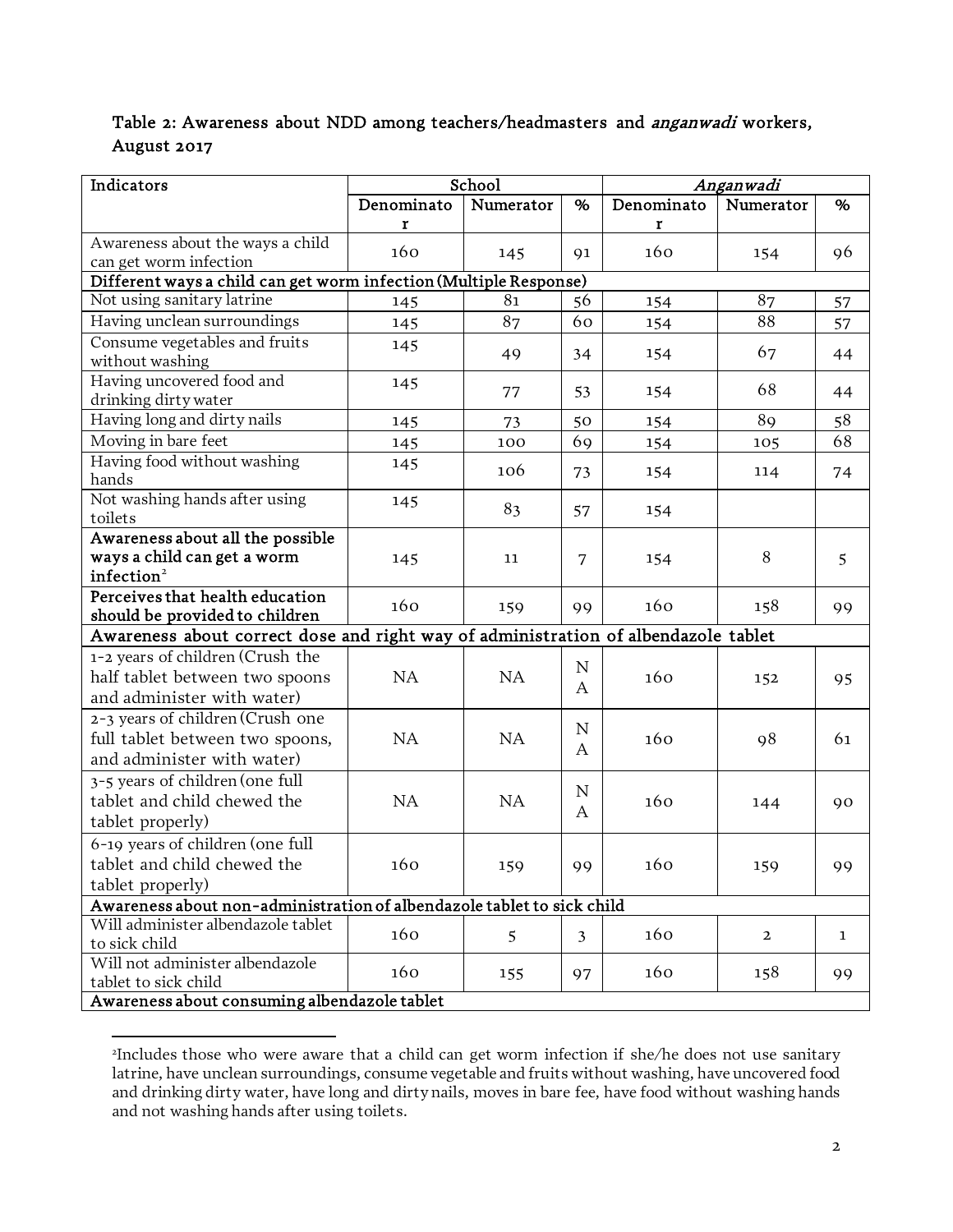| Chew the tablet                                                                         | 160 | 157 | 98             | 160 | 155 | 97 |
|-----------------------------------------------------------------------------------------|-----|-----|----------------|-----|-----|----|
| Swallow the tablet directly                                                             | 160 | 3   | $\mathbf{2}$   | 160 |     | 3  |
| Awareness about consuming<br>albendazole in school/anganwadi                            | 160 | 159 | 10<br>$\Omega$ | 160 | 159 | 99 |
| Awareness about the last date<br>(August 28, 2017) for submitting<br>the reporting form | 160 | 83  | 52             | 160 | 71  | 44 |
| Awareness about submission of<br>reporting forms to ANM by<br>August 28, 2017           | 160 | 139 | 87             | 160 | 142 | 89 |
| Awareness to retain a copy of<br>the reporting form                                     | 160 | 156 | 98             | 160 | 158 | 99 |

#### Table 3: Deworming activity, drug availability, and list of unregistered and out-ofschool children, August 2017

| Indicators                                                                     |              | School       |             | Anganwadi      |                |           |
|--------------------------------------------------------------------------------|--------------|--------------|-------------|----------------|----------------|-----------|
|                                                                                | Denominator  | Numerator    | %           | Denominator    | Numerator      | %         |
| Albendazole tablet administered on the day of visit                            |              |              |             |                |                |           |
| Yes, ongoing                                                                   | 160          | 94           | 59          | 160            | 78             | 49        |
| Yes, already done                                                              | 160          | 33           | 20          | 160            | 64             | 40        |
| Yes, after sometime                                                            | 160          | 19           | 12          | 160            | 10             | 6         |
| No, will not administer today                                                  | 160          | 14           | $\mathbf Q$ | 160            | 8              | 5         |
| Schools/anganwadis<br>conducted deworming on<br>either of the day <sup>3</sup> | 160          | 151          | 94          | 160            | 156            | 98        |
| Schools/anganwadis<br>conducted deworming on<br>NDD <sup>4</sup>               | 80           | 79           | 99          | 80             | 80             | 100       |
| Schools/anganwadis<br>conducted deworming on<br>Mop-Up $Day^5$                 | 80           | 67           | 84          | 80             | 72             | 90        |
| Reasons for not conducting deworming                                           |              |              |             |                |                |           |
| No information                                                                 | 9            | $\mathbf{1}$ | 7           | $\overline{4}$ | $\Omega$       | $\Omega$  |
| Albendazole tablet not<br>received                                             | $\mathsf{Q}$ | $\mathbf{1}$ | $\mathbf Q$ | $\overline{4}$ | $\Omega$       | $\Omega$  |
| Apprehension of adverse<br>events                                              | $\mathbf Q$  | $\Omega$     | $\Omega$    | 4              | $\mathbf{O}$   | $\Omega$  |
| Others <sup>6</sup>                                                            | $\mathbf Q$  | 8            | 84          | 4              | $\overline{4}$ | 100       |
| Attendance on $\mathbf{NDD}^7$                                                 | 15406        | 9168         | 59          | <b>NA</b>      | <b>NA</b>      | <b>NA</b> |
| Attendance on Mop-Up Day <sup>8</sup>                                          | 12091        | 5007         | 41          | NA             | NA             | NA        |

<span id="page-2-1"></span><span id="page-2-0"></span><sup>&</sup>lt;sup>3</sup>Schools/*anganwadis* administered albendazole tablet to children either on NDD or Mop-Up Day 4 Based on the samples visited on NDD.

 $5$ Based on the samples visited on Mop-Up Day only.<br> $6$ School administer the alberdazole tablet to childr

<span id="page-2-3"></span><span id="page-2-2"></span>School administer the albendazole tablet to children a day before holiday, children/student absent, postponed due to festival.

<sup>&</sup>lt;sup>7</sup> Based on those schools conducted deworming on NDD

<span id="page-2-5"></span><span id="page-2-4"></span><sup>8</sup> Based on those schools conducted deworming on Mop-Up-Day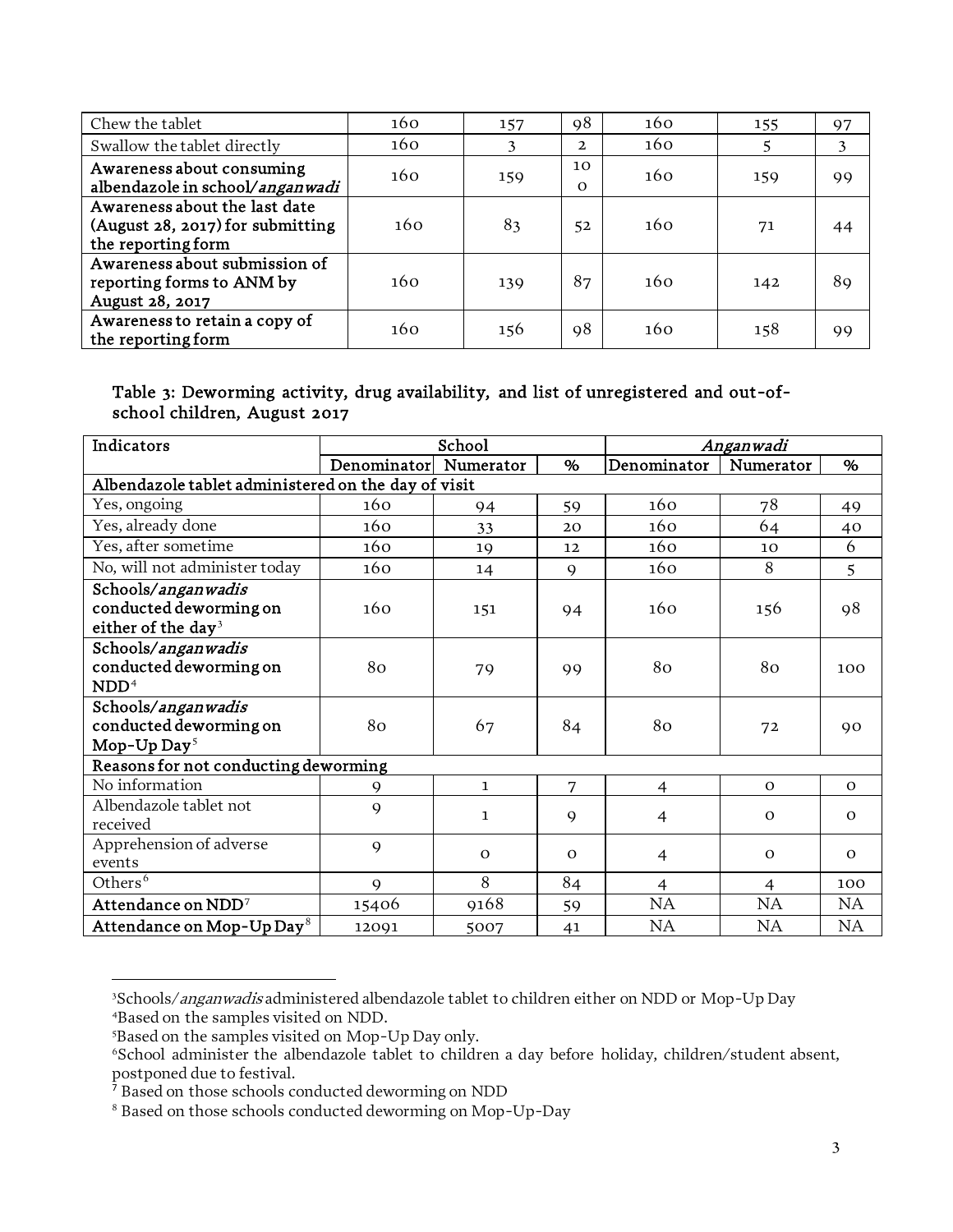| Anganwadishaving list of<br>unregistered/out-of-school<br>children                 | NA.       | <b>NA</b> | NA.       | 160 | 70  | 44 |
|------------------------------------------------------------------------------------|-----------|-----------|-----------|-----|-----|----|
| Out-of-school children<br>$(Age 6-19 years)$<br>administered albendazole<br>tablet | <b>NA</b> | <b>NA</b> | <b>NA</b> | 160 | 91  | 57 |
| Unregistered children (Age<br>1-5 years) administered<br>albendazole tablet        | NA.       | NA        | NA        | 160 | 86  | 54 |
| Sufficient quantity of<br>albendazole tablets <sup>9</sup>                         | 157       | 148       | 94        | 158 | 141 | 89 |

#### Table 4: Integrated distribution of albendazole tablets and IEC materials, August 2017

| Indicators                                                                                  |                       | Schools |    |             | Anganwadi |      |
|---------------------------------------------------------------------------------------------|-----------------------|---------|----|-------------|-----------|------|
|                                                                                             | Denominator Numerator |         | %  | Denominator | Numerator | $\%$ |
| Items received by school teacher and anganwadi worker                                       |                       |         |    |             |           |      |
| Albendazole tablet                                                                          | 160                   | 157     | 98 | 160         | 158       | 99   |
| Poster/banner                                                                               | 160                   | 155     | 97 | 160         | 157       | 98   |
| Handouts/reporting<br>form                                                                  | 160                   | 153     | 96 | 160         | 155       | 97   |
| Received all materials                                                                      | 160                   | 150     | 94 | 160         | 152       | 95   |
|                                                                                             |                       |         |    |             |           |      |
| Items verified during Independent Monitoring                                                |                       |         |    |             |           |      |
| Albendazole tablet                                                                          | 157                   | 155     | 99 | 158         | 157       | 99   |
| Poster/banner                                                                               | 155                   | 153     | 99 | 157         | 154       | 98   |
| Handouts/reporting<br>form                                                                  | 153                   | 149     | 97 | 155         | 153       | 99   |
| Received all materials                                                                      | 150                   | 146     | 96 | 152         | 147       | 97   |
|                                                                                             |                       |         |    |             |           |      |
| No of school teachers/anganwadi worker attended training and received items during training |                       |         |    |             |           |      |
| Albendazole tablet                                                                          | 157                   | 139     | 89 | 158         | 142       | 90   |
| Poster/banner                                                                               | 155                   | 142     | 92 | 157         | 149       | 95   |
| Handouts/reporting<br>form                                                                  | 153                   | 141     | 92 | 155         | 148       | 96   |
| Received all materials                                                                      | 150                   | 130     | 87 | 152         | 135       | 89   |
|                                                                                             |                       |         |    |             |           |      |
| Integrated Distribution<br>of albendazole tablet IEC<br>and training materials 10           | 160                   | 130     | 82 | 160         | 135       | 84   |

### Table 5: Implementation of deworming activity and observation of monitors, August 2017

<span id="page-3-0"></span><sup>9</sup> This indicator is based on the sample that received albendazole tablet.

<span id="page-3-1"></span><sup>&</sup>lt;sup>10</sup> Integrated distribution of NDD kits includes albendazole, banner/poster and handout/reporting forms and provided to schools and AWC during the trainings.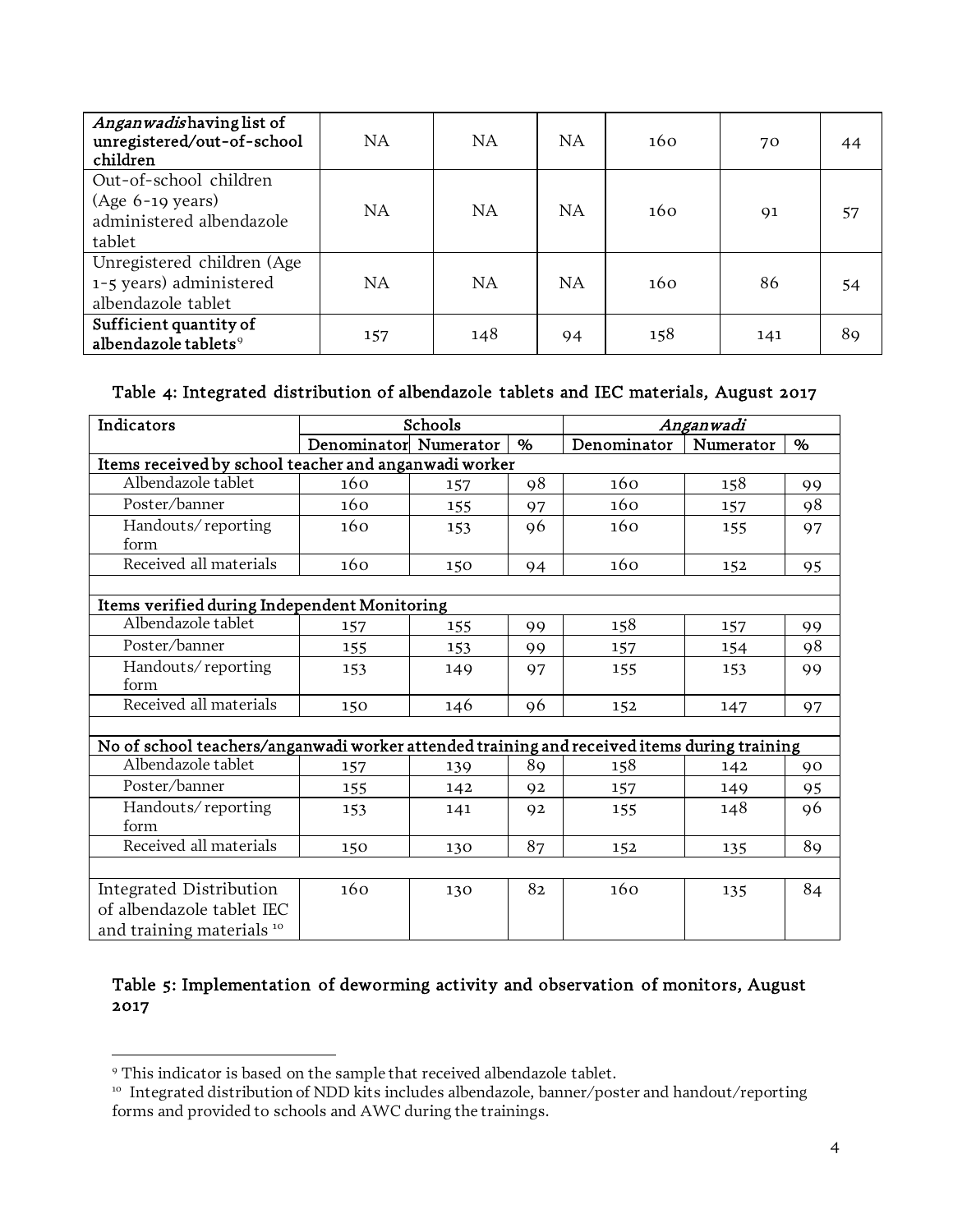| Indicators                               |            | Schools        |              | Anganwadi   |           |          |  |
|------------------------------------------|------------|----------------|--------------|-------------|-----------|----------|--|
|                                          | Denominato | Numerator      | %            | Denominator | Numerator | %        |  |
|                                          | r          |                |              |             |           |          |  |
| Deworming activity was                   | 94         | 83             | 87           | 78          | 73        | 94       |  |
| taking place                             |            |                |              |             |           |          |  |
| Albendazole tablets were administered by |            |                |              |             |           |          |  |
| Teacher/headmaster                       | 94         | 94             | 99           | 78          | $\Omega$  | $\Omega$ |  |
| <i>Anganwadi</i> worker                  | 94         | $\Omega$       | $\Omega$     | 78          | 74        | 94       |  |
| <b>ASHA</b>                              | 94         | $\Omega$       | $\Omega$     | 78          | 4         | 5        |  |
| <b>ANM</b>                               | 94         | $\mathbf{1}$   | $\mathbf{1}$ | 78          | $\Omega$  | $\Omega$ |  |
| Student                                  | 94         | $\Omega$       | $\Omega$     | 78          | $\Omega$  | $\Omega$ |  |
| Followed any recordin                    |            | 108            | 85           |             | 128       |          |  |
| $g$ protocol <sup>11</sup>               | 127        |                |              | 142         |           | 90       |  |
| Protocol followed                        |            |                |              |             |           |          |  |
| Putting single/double                    | 108        | 96             | 89           | 128         | 100       | 78       |  |
| tick                                     |            |                |              |             |           |          |  |
| Put different symbols                    | 108        | $\overline{4}$ | 4            | 128         | 7         | 6        |  |
| Prepare the separate list                | 108        | 8              | 8            | 128         | 21        | 16       |  |
| for dewormed                             |            |                |              |             |           |          |  |
| Visibility of                            |            |                |              |             |           |          |  |
| poster/banner during<br>visits           | 155        | 144            | 93           | 157         | 145       | 92       |  |

### Table 6: Awareness about Adverse events and Its Management, August 2017

| Indicators                                                                                |             | Schools        |                | Anganwadi   |              |              |  |
|-------------------------------------------------------------------------------------------|-------------|----------------|----------------|-------------|--------------|--------------|--|
|                                                                                           | Denominator | Numerator      | %              | Denominator | Numerator    | %            |  |
| Opinion of occurrence<br>of an adverse event<br>after administering<br>albendazole tablet | 160         | 71             | 44             | 160         | 87           | 54           |  |
| Awareness about possible adverse events (Multiple Response)                               |             |                |                |             |              |              |  |
| Mild abdominal pain                                                                       | 71          | 51             | 73             | 87          | 60           | 69           |  |
| Nausea                                                                                    | 71          | 62             | 87             | 87          | 70           | 81           |  |
| Vomiting                                                                                  | 71          | 45             | 64             | 87          | 60           | 69           |  |
| Diarrhea                                                                                  | 71          | 30             | 42             | 87          | 40           | 46           |  |
| Fatigue                                                                                   | 71          | 16             | 23             | 87          | 18           | 21           |  |
| All possible adverse<br>event <sup>12</sup>                                               | 71          | $\overline{a}$ | $\overline{4}$ | 87          | $\mathbf{2}$ | $\mathbf{2}$ |  |
| Awareness about mild adverse event management                                             |             |                |                |             |              |              |  |
| Make the child lie down<br>in open and<br>shade/shaded place                              | 160         | 129            | 81             | 160         | 127          | 79           |  |
| Give ORS/water                                                                            | 160         | 91             | 57             | 160         | 99           | 62           |  |

<span id="page-4-0"></span><sup>&</sup>quot;Any recording protocol implies putting single tick  $(\checkmark)$ , double tick  $(\checkmark\checkmark)$ , any other symbol or preparing separate list for all those children administered albendazole tablets on NDD or Mop-Up Day. <sup>12</sup>Includes those who are aware that a mild abdominal pain and nausea and vomiting and diarrhea and

<span id="page-4-1"></span>fatigue can be reported by a child after taking albendazole tablet.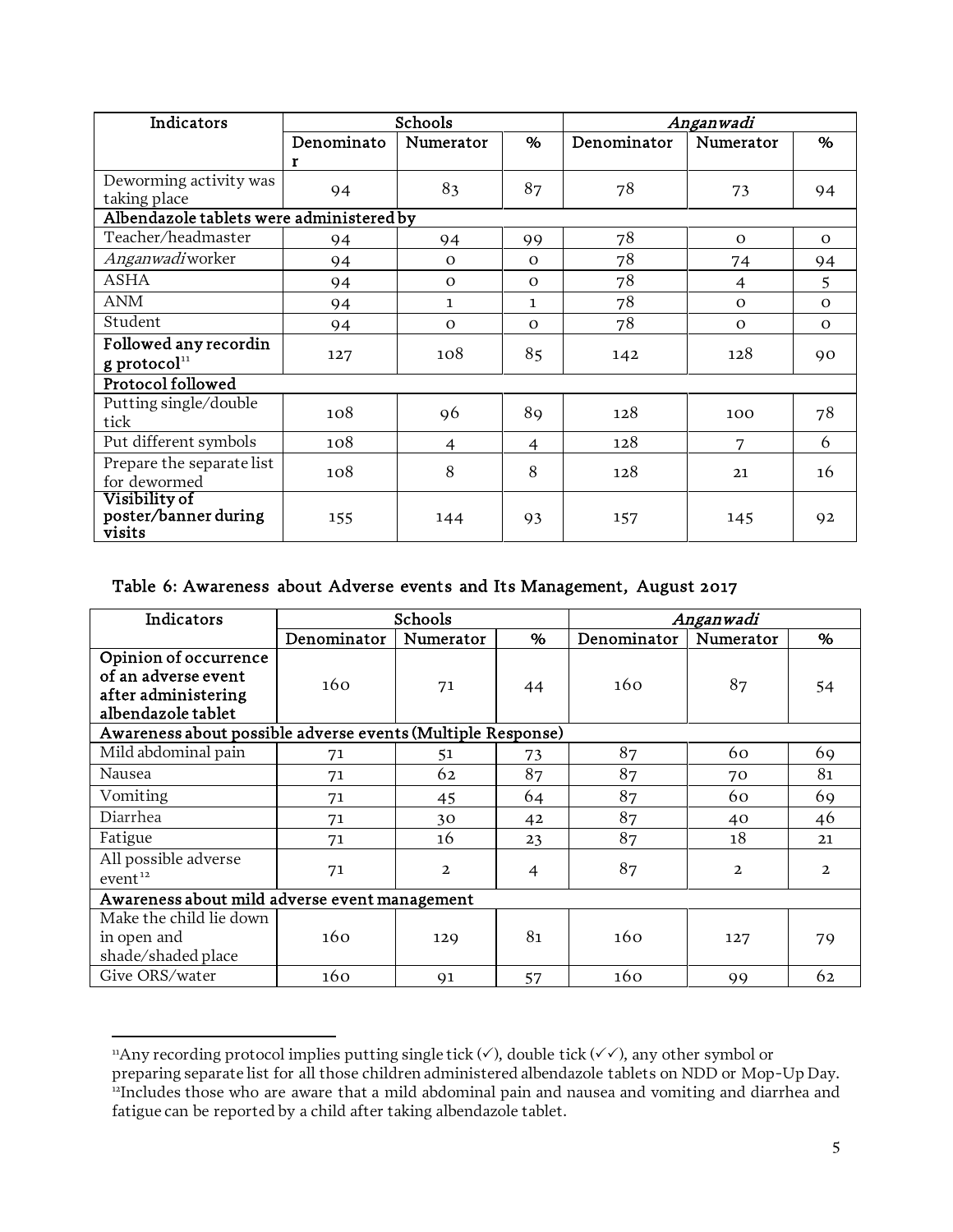| Observe the child at<br>least for 2 hours in the<br>school       | 160 | 38  | 24             | 160 | 51           | 32           |
|------------------------------------------------------------------|-----|-----|----------------|-----|--------------|--------------|
| Don't know/don't<br>remember                                     | 160 | 6   | $\overline{4}$ | 160 | 5            | 3            |
| Awareness about severe adverse event management                  |     |     |                |     |              |              |
| Call PHC or emergency<br>number                                  | 160 | 100 | 63             | 160 | 98           | 61           |
| Take the child to the<br>hospital/call doctor to<br>school       | 160 | 113 | 70             | 160 | 102          | 64           |
| Don't know/don't<br>remember                                     | 160 | 3   | $\overline{2}$ | 160 | $\mathbf{1}$ | $\mathbf{1}$ |
| Available contact<br>numbers of the<br>nearest ANM or MO-<br>PHC | 160 | 142 | 89             | 160 | 126          | 79           |
| Asha present in<br>Anganwadi center                              | NA  | NA  | NA.            | 160 | 77           | 48           |

#### Table 7: Selected Indicators of Process Monitoring in Private Schools, August 2017

| Indicators <sup>13</sup>                                                           | Denominator    | Numerator    | %        |
|------------------------------------------------------------------------------------|----------------|--------------|----------|
| Attended training for current round of NDD                                         | 13             | 13           | 100      |
| Received albendazole tablets                                                       | 13             | 13           | 100      |
| Sufficient quantity of albendazole tablets                                         | 13             | 13           | 100      |
| Received poster/banner                                                             | 13             | 13           | 100      |
| Received handouts/reporting form                                                   | 13             | 13           | 100      |
| Received SMS for current NDD round                                                 | 13             | 8            | 60       |
| Albendazole administered to children                                               | 13             | 6            | 48       |
| Reasons for not conducting deworming                                               |                |              |          |
| No information                                                                     | 7              | $\Omega$     | $\Omega$ |
| Albendazole tablets not received                                                   | 7              | $\Omega$     | $\Omega$ |
| Already dewormed all children on deworming day <sup>14</sup>                       | 7              | $\Omega$     | $\Omega$ |
| Others <sup>15</sup>                                                               | $\overline{a}$ | $\mathbf{2}$ | 100      |
| Albendazole tablet administered to children by<br>teacher/headmaster <sup>16</sup> | 6              | 6            | 100      |
| Perceive that health education should be provide<br>d to children                  | 13             | 13           | 100      |
| Awareness about correct dose and right way of<br>albendazole administration        | 13             | 12           | 99       |
| Awareness about non-administration of<br>albendazole tablet to sick child          | 13             | 13           | 100      |

<span id="page-5-0"></span><sup>&</sup>lt;sup>13</sup>These indicators are based on small samples; therefore, precautions should be taken while interpreting the results as these are not representative of all private schools in the state

<span id="page-5-1"></span><sup>&</sup>lt;sup>14</sup>Based on the samples that did not conduct deworming on Mop-Up Day.

<span id="page-5-2"></span><sup>&</sup>lt;sup>15</sup>School administer the albendazole tablet to children a day before holiday, children/student absent, postponed due to festival

<span id="page-5-3"></span><sup>&</sup>lt;sup>16</sup>This indicator is based on samples where deworming was ongoing.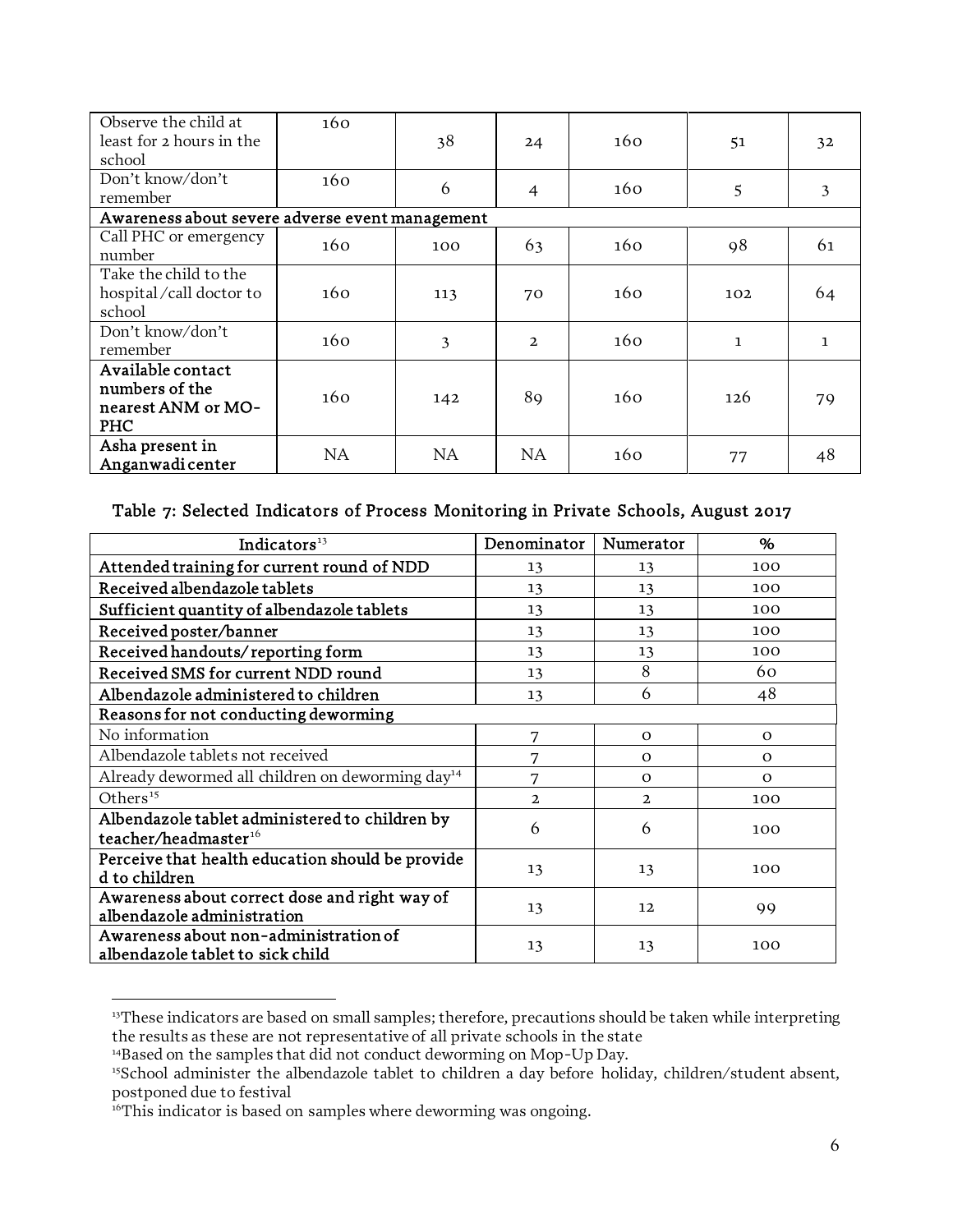| Opinion of occurrence of an adverse event after<br>taking albendazole tablet | 13 |               | 3        |
|------------------------------------------------------------------------------|----|---------------|----------|
| Awareness about occurrence of possible adverse events                        |    |               |          |
| Mild abdominal pain                                                          |    | $\mathcal{D}$ | 67       |
| Nausea                                                                       |    |               | 100      |
| Vomiting                                                                     |    |               | 100      |
| Diarrhea                                                                     | ٦  | 2.            | 67       |
| Fatigue                                                                      |    | $\Omega$      | $\Omega$ |
| Awareness about mild adverse event management                                |    |               |          |
| Let the child rest in an open and shaded place                               | 13 | 12            | 98       |
| Provide clean water to drink/ORS                                             | 13 | 8             | 63       |
| Contact the ANM/nearby PHC                                                   | 13 |               | 2        |
| Available contact numbers of the nearest ANM<br>or MO-PHC                    | 13 | 13            | 100      |
| Followed correct <sup>17</sup> recording protocol                            | 2. | Ͻ.            | 100      |

#### Table 8a: Indicators on convergence of NDD and WIFS program

| Indicators                                                             |            | Schools  |    | Anganwadi   |          |    |
|------------------------------------------------------------------------|------------|----------|----|-------------|----------|----|
|                                                                        | Denominato | Numerato | %  | Denominator | Numerato | %  |
|                                                                        | r          | Г        |    |             | г        |    |
| Trainer provided you the information on these during NDD training $18$ |            |          |    |             |          |    |
| Administration of IFA tablet                                           | 150        | 99       | 66 | 160         | 104      | 65 |
| Importance of nail cutting                                             | 150        | 134      | 90 | 160         | 133      | 83 |
| Importance of Hygiene and<br>sanitation practices                      | 150        | 122      | 82 | 160         | 120      | 75 |
| NDD SMS include information on <sup>19</sup>                           |            |          |    |             |          |    |
| Sufficiency of IFA tablets                                             | 82         | 43       | 52 | 61          | 38       | 62 |
| Regular nail cutting                                                   | 82         | 57       | 70 | 61          | 43       | 71 |
| Handwashing before taking                                              | 82         | 58       |    | 61          |          |    |
| food and after toilet use                                              |            |          | 71 |             | 43       | 71 |
| Knowledge about symptoms of Anemia                                     |            |          |    |             |          |    |
| Weakness                                                               | 160        | 146      | 91 | 160         | 148      | 93 |
| Breathing problem                                                      | 160        | 51       | 32 | 160         | 49       | 31 |
| <b>Dizziness</b>                                                       | 160        | 106      | 66 | 160         | 115      | 72 |
| Leg cramps                                                             | 160        | 31       | 19 | 160         | 39       | 24 |
| Unusually rapid heartbeat                                              | 160        | 19       | 12 | 160         | 19       | 12 |
| Headache                                                               | 160        | 57       | 36 | 160         | 59       | 37 |
| Sufficient quantity of IFA<br>tablet/syrup <sup>20</sup>               | 62         | 60       | 97 | 62          | 53       | 86 |

<span id="page-6-0"></span><sup>&</sup>lt;sup>17</sup>Correct recording protocol implies putting single tick  $(\checkmark)$  on NDD and double tick  $(\checkmark\checkmark)$  for all those children administered albendazole tablets.

<span id="page-6-2"></span><span id="page-6-1"></span><sup>&</sup>lt;sup>18</sup>This indicator based on the sample who attended the NDD training.

<span id="page-6-3"></span><sup>&</sup>lt;sup>19</sup>This indicator based on the sample who received SMS.

<span id="page-6-4"></span><sup>&</sup>lt;sup>20</sup>This indicator based on the sample who received IFA tablet/syrup.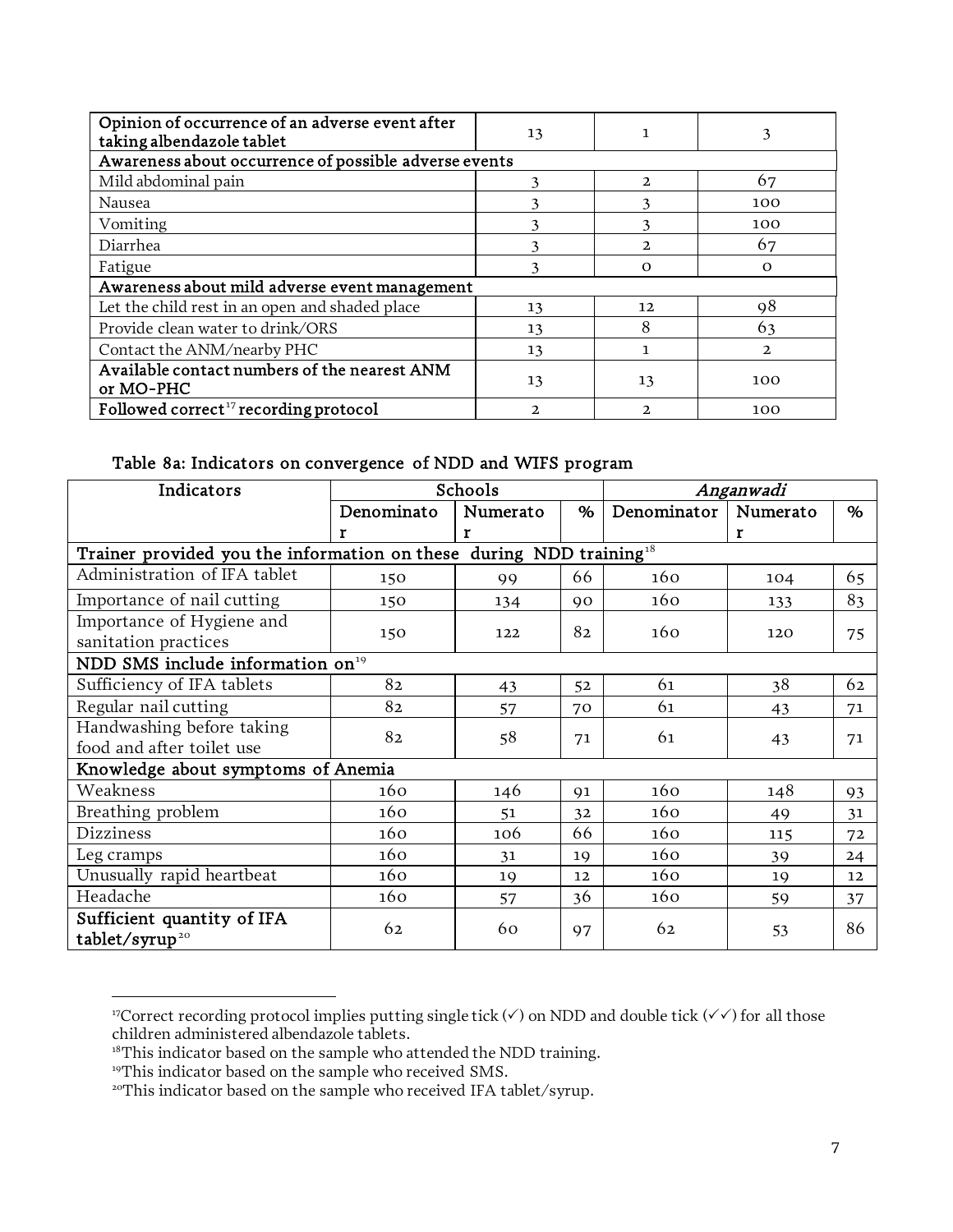| Visibility of poster for hand<br>washing and Nail cutting<br>during visits <sup>21</sup>        | 97  | 85           | 87              | 89  | 76             | 85             |
|-------------------------------------------------------------------------------------------------|-----|--------------|-----------------|-----|----------------|----------------|
| Visibility of poster for<br>Anemia during visits <sup>22</sup>                                  | 72  | 59           | 82              | 73  | 55             | 75             |
| Administer the IFA                                                                              |     |              |                 |     |                |                |
| tablet/syrup to the Children /                                                                  |     |              |                 |     |                |                |
| students every week in last                                                                     | 146 | 77           | 53              | 160 | 78             | 49             |
| two months                                                                                      |     |              |                 |     |                |                |
| Reason for not administering the IFA tablet/syrup to the Children / students every week in last |     |              |                 |     |                |                |
| two months                                                                                      |     |              |                 |     |                |                |
| No information                                                                                  | 69  | 28           | 41              | 82  | 27             | 33             |
| IFA tablets/syrup not received                                                                  | 69  | 31           | 46              | 82  | 47             | 57             |
| Apprehension of Adverse                                                                         | 69  |              |                 |     |                |                |
| events                                                                                          |     | $\mathbf{1}$ | $\overline{2}$  | 82  | 3              | $\overline{4}$ |
| Others <sup>23</sup>                                                                            | 69  | 8            | 11              | 82  | $\overline{5}$ | 6              |
| Awareness about non-                                                                            |     |              |                 |     |                |                |
| administration of IFA                                                                           | 160 | 16           | 10 <sup>2</sup> | 160 | 16             | 10             |
| tablet/syrup to sick child                                                                      |     |              |                 |     |                |                |
| Knowledge about correct                                                                         | 160 |              | 78              | 160 |                |                |
| process of Hand washing                                                                         |     | 125          |                 |     | 119            | 74             |
| Knowledge about correct                                                                         |     |              |                 |     |                |                |
| dose of IFA syrup to 6-60                                                                       | NA  | NA           | <b>NA</b>       | 160 | 76             | 48             |
| months children                                                                                 |     |              |                 |     |                |                |
| Knowledge about color of IFA                                                                    | 146 | 64           |                 | 160 | $\mathbf{O}$   | $\mathbf{O}$   |
| tablet for 5-10 years children                                                                  |     |              | 42              |     |                |                |
| Knowledge about color of IFA                                                                    |     |              |                 |     |                |                |
| tablet for 10-19 years                                                                          | 146 | 45           | 31              | 160 | $\mathbf{O}$   | $\mathbf{O}$   |
| children                                                                                        |     |              |                 |     |                |                |
| Children/student wash their                                                                     |     |              |                 |     |                |                |
| hands before administration                                                                     | 160 | 136          | 85              | 160 | 146            | 91             |
| of deworming tablet                                                                             |     |              |                 |     |                |                |
| Children/student cut their                                                                      |     |              |                 |     |                |                |
| nail before administration of                                                                   | 160 | 135          | 84              | 84  | 160            | 147            |
| deworming tablet                                                                                |     |              |                 |     |                |                |

### Table 8b: Additional items related to other programs (WIFS) that received during training of National Deworming Day 2017

| Indicators                                            | Schools    |          |      | Anganwadi              |  |   |  |  |
|-------------------------------------------------------|------------|----------|------|------------------------|--|---|--|--|
|                                                       | Denominato | Numerato | $\%$ | Denominator   Numerato |  | % |  |  |
|                                                       |            |          |      |                        |  |   |  |  |
| Items received by school teacher and anganwadi worker |            |          |      |                        |  |   |  |  |

<sup>21</sup>This indicator based on the sample who received poster for hand washing and nail cutting.

<span id="page-7-0"></span><sup>22</sup>This indicator based on the sample who received poster for Anemia.

 $\overline{a}$ 

<span id="page-7-1"></span><sup>23</sup>Others include IFA tablets were expired, AWW will administer the IFA after deworming activity and IFA tablet was administered at PHC.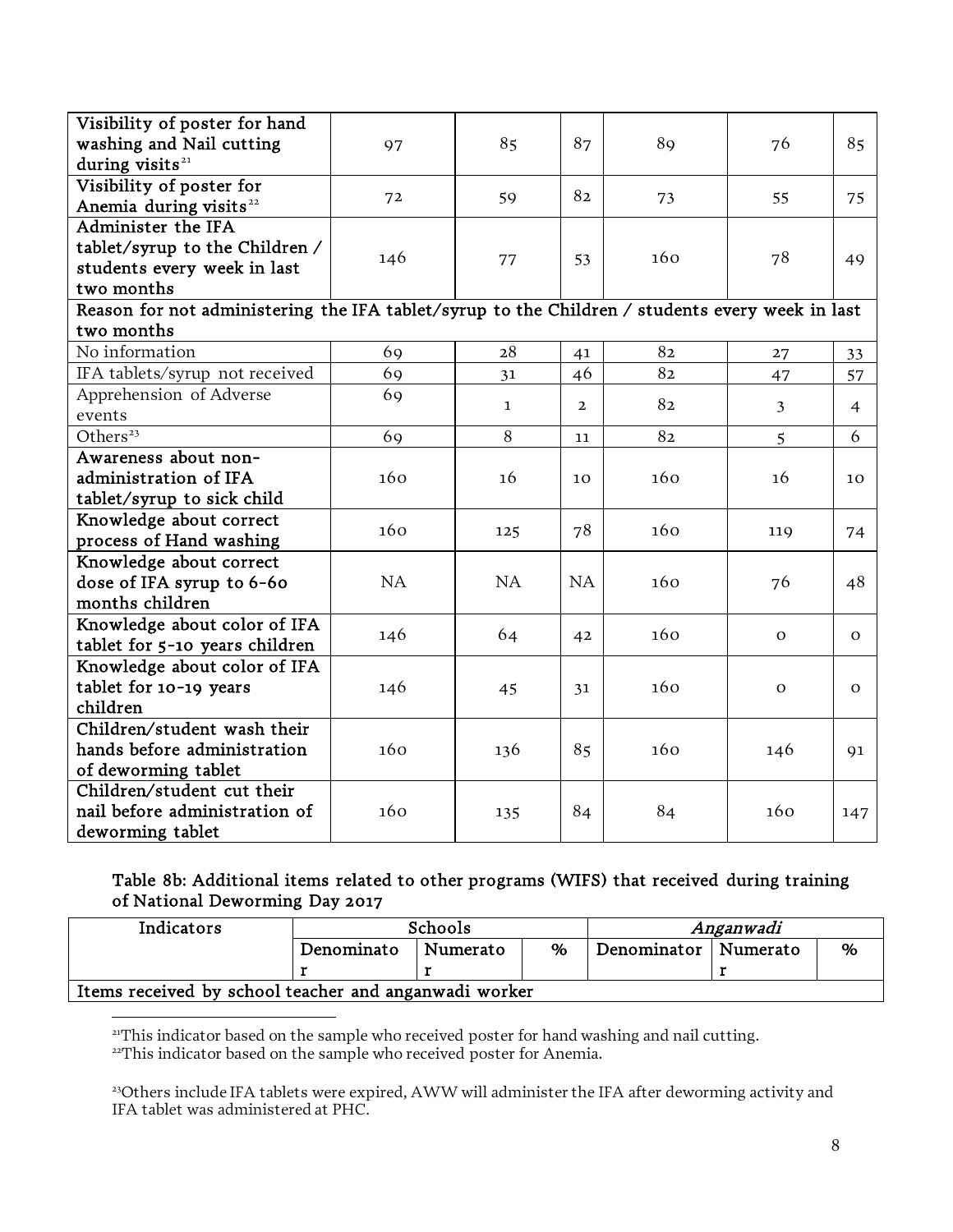| IFA Tablets/ Syrups                                                                         | 146 | 62 | 42 | 160 | 62 | 39 |
|---------------------------------------------------------------------------------------------|-----|----|----|-----|----|----|
| Poster for hand washing<br>and Nail cutting                                                 | 158 | 97 | 61 | 160 | 89 | 56 |
| Poster for Anemia                                                                           | 158 | 72 | 45 | 160 | 73 | 46 |
| Poster for Sanitation and<br>hygiene                                                        | 158 | 84 | 53 | 160 | 85 | 53 |
| Items verified during Independent Monitoring                                                |     |    |    |     |    |    |
| IFA Tablets/Syrups                                                                          | 62  | 61 | 99 | 62  | 59 | 95 |
| Poster for hand washing<br>and Nail cutting                                                 | 97  | 96 | 99 | 89  | 85 | 96 |
| Poster for Anemia                                                                           | 72  | 69 | 96 | 73  | 63 | 86 |
| Poster for Sanitation and<br>hygiene                                                        | 84  | 83 | 99 | 85  | 79 | 93 |
| No of school teachers/anganwadi worker attended training and received items during training |     |    |    |     |    |    |
| IFA Tablets/Syrups                                                                          | 62  | 57 | 91 | 62  | 57 | 92 |
| Poster for hand washing<br>and Nail cutting                                                 | 97  | 88 | 91 | 89  | 83 | 93 |
| Poster for Anemia                                                                           | 72  | 66 | 92 | 73  | 65 | 89 |
| Poster for Sanitation and<br>hygiene                                                        | 84  | 77 | 92 | 85  | 81 | 95 |

# Detailed findings from Coverage Validation

# Table CV1: Findings from School and Anganwadi Coverage Validation Data

|              | Indicators                                                                                | Schools               |     |     |     | Anganwadis                   |     |  |
|--------------|-------------------------------------------------------------------------------------------|-----------------------|-----|-----|-----|------------------------------|-----|--|
| S.No         |                                                                                           | Denominator Numerator |     | %   |     | Denominator   Numerator<br>% |     |  |
| $\mathbf{1}$ | Percentage of<br>schools/anganwadis<br>Conducted deworming <sup>24</sup>                  | 400                   | 397 | 99  | 400 | 400                          | 100 |  |
|              | Percentage of government<br>schools conducted<br>deworming                                | 356                   | 353 | 99  |     | NA.                          |     |  |
|              | Percentage of private<br>schools conducted<br>deworming                                   | 44                    | 44  | 100 | NA  |                              |     |  |
| 1a           | Percentage of School and <i>anganwadis</i> administered albendazole on day of - (Multiple |                       |     |     |     |                              |     |  |
|              | Response)                                                                                 |                       |     |     |     |                              |     |  |
|              | National Deworming<br>a.<br>Day                                                           | 397                   | 394 | 99  | 400 | 400                          | 100 |  |
|              | Mop-Up Day<br>b.                                                                          | 397                   | 342 | 86  | 400 | 347                          | 87  |  |
|              | Between NDD and<br>$\mathcal{C}$ .<br>Mop-Up Day                                          | 397                   | 11  | 3   | 400 | $\mathbf{1}$                 | 1   |  |
|              | Both days (NDD and<br>d.<br>Mop-Up Day)                                                   | 397                   | 342 | 86  | 400 | 347                          | 87  |  |
| 1b           | Reasons for not conducting deworming                                                      |                       |     |     |     |                              |     |  |
|              | a. Drugs not received                                                                     | ٦                     | 1   | 33  | NA  | <b>NA</b>                    | NA  |  |

<span id="page-8-1"></span><span id="page-8-0"></span><sup>24</sup>Schools and *anganwadis* that conducted deworming on NDD or Mop-Up Day.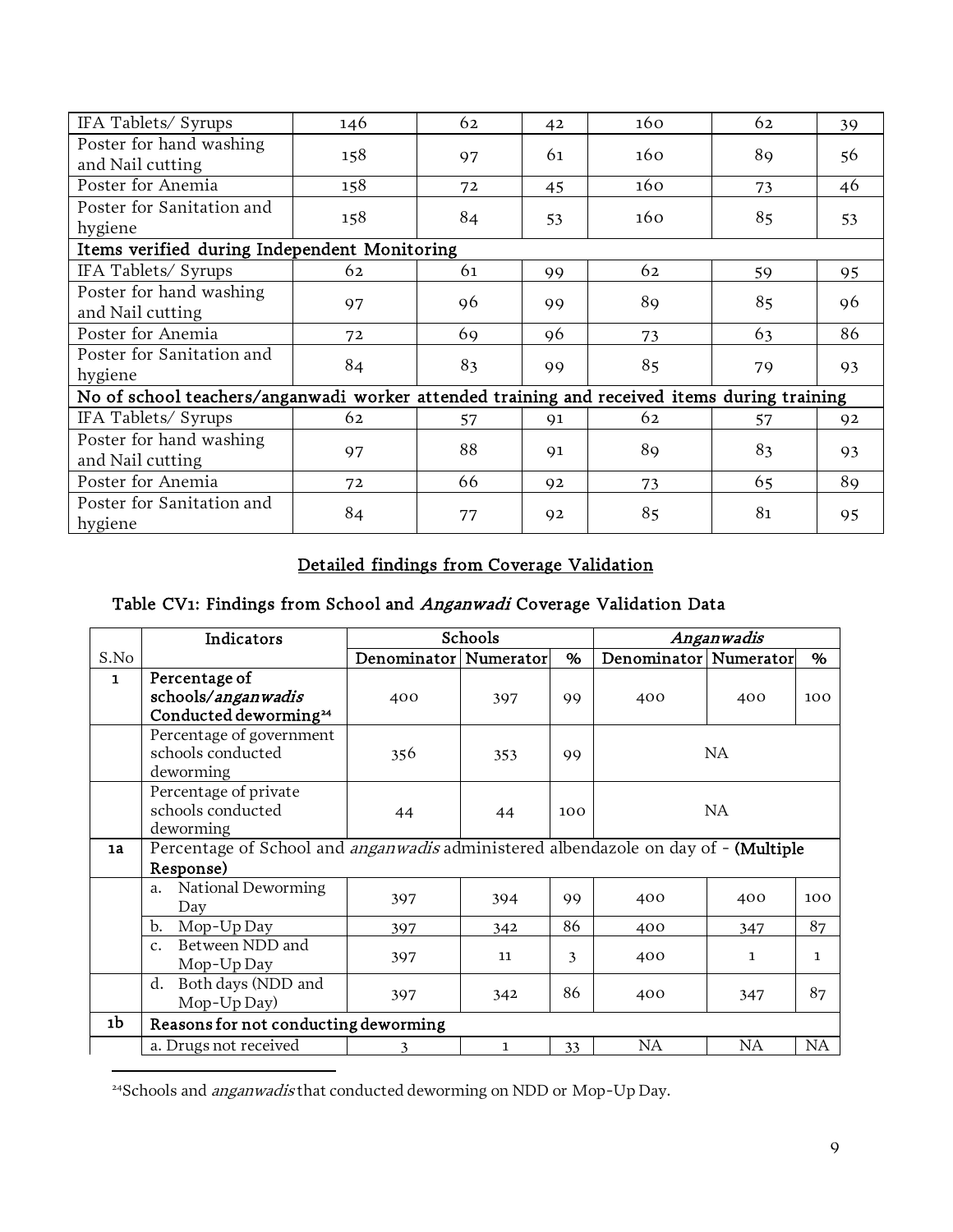|                         | b. Others <sup>25</sup>                                                                                | 3         | $\overline{2}$    | 67           | NA  | NA             | NA             |
|-------------------------|--------------------------------------------------------------------------------------------------------|-----------|-------------------|--------------|-----|----------------|----------------|
| $\overline{\mathbf{2}}$ | Percentage of schools<br>and <i>anganwadis</i> left over<br>with Albendazole tablet<br>after deworming | 397       | 266               | 67           | 400 | 221            | 55             |
| 2a                      | Number of albendazole tablets left after deworming                                                     |           |                   |              |     |                |                |
|                         | Less than 50 tablets<br>a.                                                                             | 266       | 180               | 68           | 221 | 220            | 99             |
|                         | b.<br>50-100 tablets                                                                                   | 266       | 46                | 17           | 221 | $\mathbf{1}$   | $\mathbf{1}$   |
|                         | More than 100 tablets<br>$C_{\star}$                                                                   | 266       | 40                | 15           | NA. | NA.            | NA             |
| $\overline{\mathbf{3}}$ | Copy of reporting form<br>was available for<br>verification                                            | 397       | 309               | 78           | 400 | 320            | 80             |
| 3a                      | Reasons for non-availability of copy of reporting form                                                 |           |                   |              |     |                |                |
|                         | Did not received<br>$a_{\cdot}$                                                                        | $\Omega$  | $\mathbf{O}$      | $\mathbf{O}$ | 80  | $\overline{2}$ | $\overline{2}$ |
|                         | Submitted to<br>b.<br>Inspectorate of School<br>Education/CDPO<br><b>ICDS</b> Supervisor               | 88        | 64                | 73           | 80  | 52             | 65             |
|                         | Unable to locate<br>$\mathcal{C}$ .                                                                    | 88        | $12 \overline{ }$ | 14           | 80  | 12             | 15             |
|                         | Other <sup>26</sup><br>d.                                                                              | 88        | $12 \overline{ }$ | 14           | 80  | 14             | 18             |
| $\overline{\mathbf{4}}$ | Anganwadishaving list<br>of unregistered children<br>(Aged 1-5 years)                                  | <b>NA</b> |                   | 400          | 60  | 15             |                |
| 5                       | Angan wadishaving list<br>of out-of-school<br>children (Aged 6-19<br>years)                            | <b>NA</b> |                   |              | 400 | 136            | 34             |

### Table CV2: Selected indicators based on ASHA's interview at Anganwadi Centre, Coverage Validation Data

| Sr.<br>No.                | Indicators                                                                                      | Denominato | Numerato | $\%$ |
|---------------------------|-------------------------------------------------------------------------------------------------|------------|----------|------|
| $\bullet$<br>$\mathbf{1}$ | ASHA present at <i>Anganwadi</i> Centre during visit of<br>Independent monitoring <sup>27</sup> | 400        | 259      | 65   |
| $\mathbf{2}$              | ASHA conducted meetings with parents to inform about NDD                                        | 259        | 182      | 70   |
| 3                         | ASHA prepared list of unregistered and Out of school children                                   | 259        | 86       | 33   |
| 4                         | ASHA shared the list of unregistered and Out of school<br>children with Anganwadi               | 86         | 84       | 98   |
| 5                         | ASHA administered albendazole to children                                                       | 259        | 146      | 57   |

NA is Not Applicable

<sup>&</sup>lt;sup>25</sup> Other includes Madarsa did not administer albendazole because children consumed tablets in other school.

<span id="page-9-1"></span><span id="page-9-0"></span><sup>&</sup>lt;sup>26</sup>Other includes mainly reporting form is locked in headmaster's room and received but did not fill. <sup>27</sup> Monitors were advised to call ASHA at *anganwadi* centers during coverage validation and collect relevant information.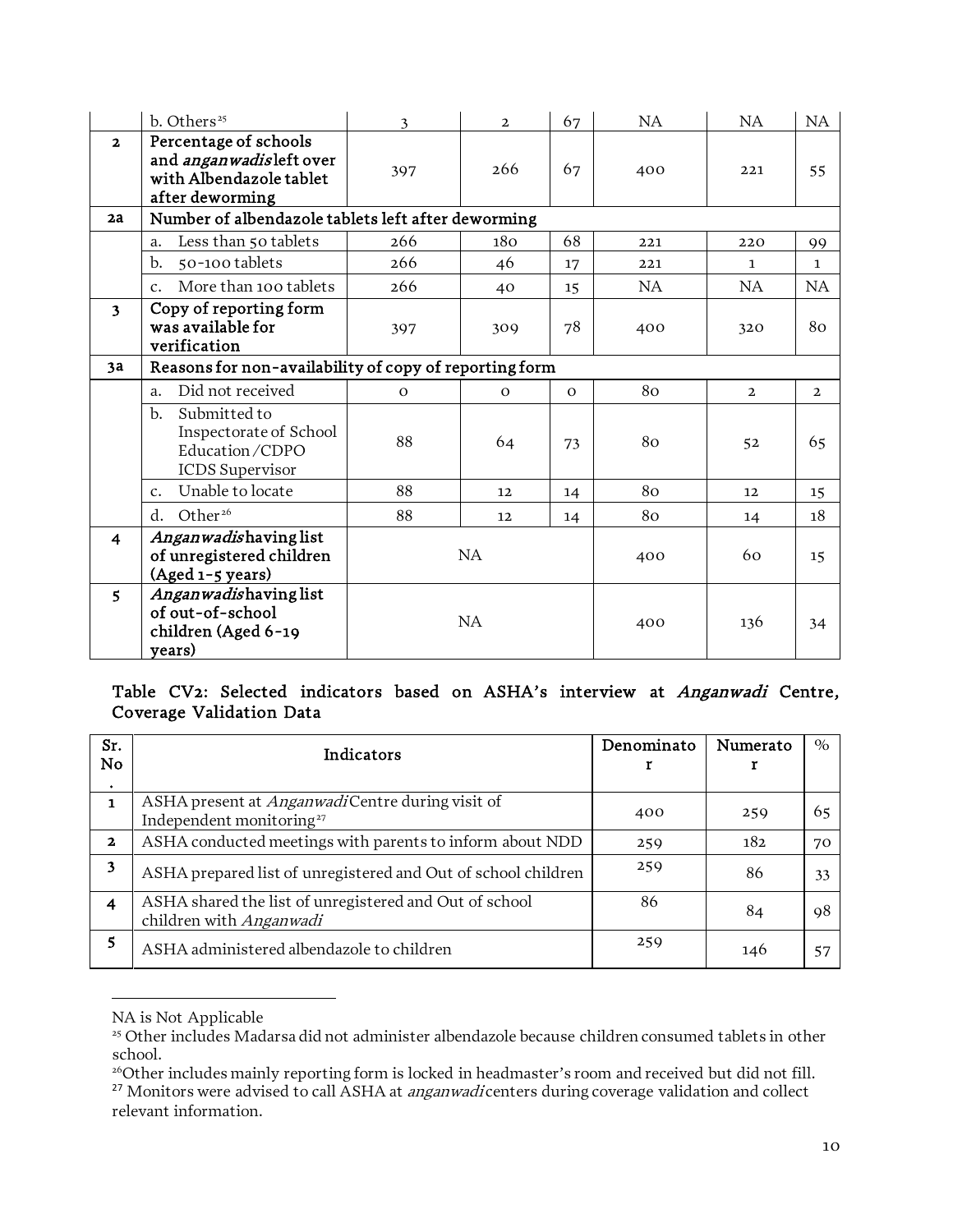|  | ASHA received incentive for NDD Feb 2017 round |  |  |  |
|--|------------------------------------------------|--|--|--|
|--|------------------------------------------------|--|--|--|

#### Table CV3: Recording protocol, verification, inflation and attendance in schools and anganwadis

| S.N                     |                                              |                      | Schools/Children | Anganwadis/Children |                      |       |             |
|-------------------------|----------------------------------------------|----------------------|------------------|---------------------|----------------------|-------|-------------|
| $\mathbf{o}$            | Indicators                                   | Denominatd Numerator |                  | %                   | Denominato Numerator |       | %           |
|                         |                                              | r                    |                  |                     |                      |       |             |
| $\mathbf{1}$            | Followed correct <sup>28</sup> recording     | 397                  | 268              | 68                  | 400                  | 290   | 73          |
|                         | protocol                                     |                      |                  |                     |                      |       |             |
| $\mathbf{z}$            | Followed partial <sup>29</sup> recording     | 397                  | 114              | 29                  | 400                  | 73    | 18          |
|                         | protocol                                     |                      |                  |                     |                      |       |             |
| $\overline{\mathbf{3}}$ | Followed no <sup>30</sup> recording          | 397                  | 15               | 3                   | 400                  | 37    | $\mathbf Q$ |
|                         | protocol                                     |                      |                  |                     |                      |       |             |
| $\overline{4}$          | State-level verification                     | 53940                | 49250            | 91                  | 10916                | 10064 | 92          |
|                         | factor <sup>31</sup> (Children enrolled)     |                      |                  |                     |                      |       |             |
|                         | Children registered with<br>a.<br>anganwadis |                      | NA               |                     | 8895                 | 8644  | 97          |
|                         | b. Children unregistered with                |                      |                  |                     |                      |       |             |
|                         | anganwadis (Aged 1-5                         | NA                   |                  |                     | 702                  | 503   | 71          |
|                         | years)                                       |                      |                  |                     |                      |       |             |
|                         | c. Out-of-school children                    |                      |                  |                     |                      |       |             |
|                         | (Aged 6-19 years)                            |                      | NA               |                     | 1319                 | 917   | 69          |
| 5                       | Attendance on previous day                   |                      |                  |                     |                      |       |             |
|                         | of NDD (Children enrolled)                   | 82520                | 54192            | 66                  |                      | NA    |             |
| 6                       | Attendance on NDD                            | 82520                |                  |                     |                      |       |             |
|                         | (Children enrolled)                          |                      | 56698            | 69                  |                      | NA    |             |
| $\overline{7}$          | Attendance on Mop-Up Day                     | 82520                | 38086            |                     |                      |       |             |
|                         | (Children enrolled)                          |                      |                  | 46                  | NA                   |       |             |
| 8                       | Children who attended on                     | 82520                |                  |                     |                      |       |             |
|                         | both NDD and Mop-Up Day                      |                      | 28724            | 35                  |                      | NA    |             |
|                         | (Children enrolled)                          |                      |                  |                     |                      |       |             |
| 9                       | Maximum attendance of                        | 82520                |                  |                     |                      |       |             |
|                         | children on Deworming Day                    |                      | 66060            | 80                  |                      | NA    |             |
|                         | and Mop-Up Day <sup>32</sup>                 |                      |                  |                     |                      |       |             |
|                         | (Children enrolled)                          |                      |                  |                     |                      |       |             |

<span id="page-10-1"></span><span id="page-10-0"></span>NA is Not Applicable

<span id="page-10-3"></span><span id="page-10-2"></span><sup>&</sup>lt;sup>28</sup>Correct recording protocol includes schools where all the classes put single tick  $(\checkmark)$  on NDD and double tick  $(\sqrt{\sqrt{}})$  on Mop-Up Day to record the information of dewormed children.

<sup>29</sup>Partial recording protocol includes schools where all the classes did not follow correct protocol, put different symbols and prepared separate list to record the information of dewormed children.

<span id="page-10-4"></span><sup>&</sup>lt;sup>30</sup>No protocol includes all those schools where none of the classes followed any protocol to record the information of dewormed children.

<span id="page-10-5"></span><sup>&</sup>lt;sup>31</sup>Ratio of recounted value of the dewormed children to the reported value. This calculation is based on only those schools (n=267) and *anganwadis* (n=276) where deworming was conducted and copy of reporting form was available for verification.

<span id="page-10-6"></span><sup>&</sup>lt;sup>32</sup> Maximum attendance refers to the total attendance of children who were exclusively present in school either on NDD or Mop-Up Day and children who attended school on both days.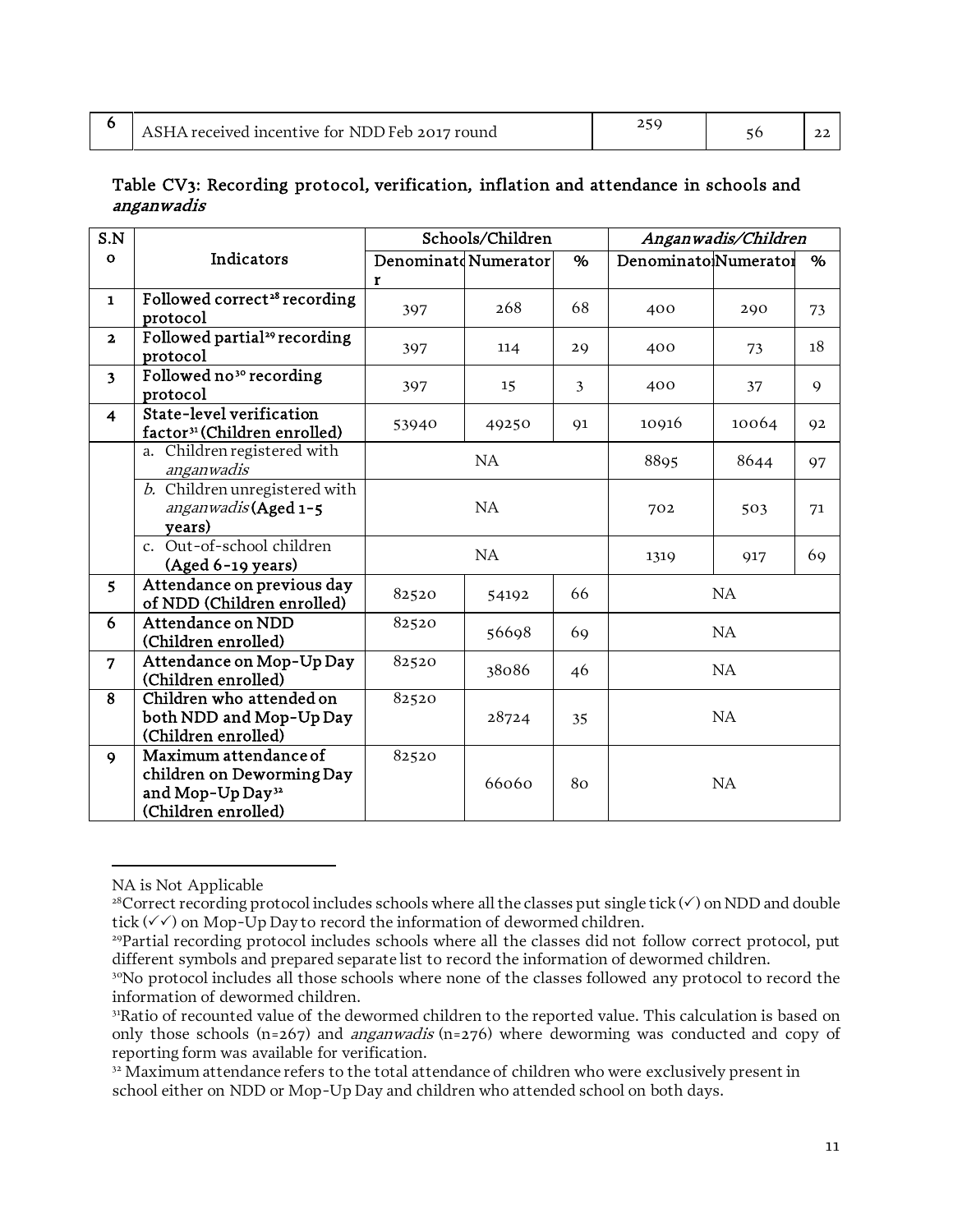|  | Estimated NDD coverage 3334 |  |  |
|--|-----------------------------|--|--|
|--|-----------------------------|--|--|

### Table CV4: Description on children (6-19 years) interviewed in the schools (397) during coverage validation

| S.N<br>O     | Indicators                                                                        | Denominator | Numerator | %  |
|--------------|-----------------------------------------------------------------------------------|-------------|-----------|----|
| $\mathbf{1}$ | Children received Albendazole tablets                                             | 1190        | 1180      | 99 |
| $\mathbf{2}$ | Children aware about the Albendazole tablets                                      | 1180        | 1056      | 89 |
| 3            | Source of information about deworming (Multiple response)                         |             |           |    |
|              | Teacher/school<br>a.                                                              | 1056        | 1017      | 96 |
|              | Television<br>b.                                                                  | 1056        | 128       | 12 |
|              | Radio<br>c.                                                                       | 1056        | 20        | 24 |
|              | Newspaper<br>d.                                                                   | 1056        | 46        | 21 |
|              | Poster/Banner<br>e.                                                               | 1056        | 218       | 21 |
|              | f.<br>Parents/siblings                                                            | 1056        | 218       | 21 |
|              | Friends/neighbors<br>g.                                                           | 1056        | 133       | 13 |
| 4            | Children aware about the worm infection                                           | 1180        | 822       | 70 |
| 5            | Awareness about different ways a child can get worm infection (Multiple response) |             |           |    |
|              | Not using sanitary latrine<br>a.                                                  | 822         | 327       | 40 |
|              | Having unclean surroundings<br>b.                                                 | 822         | 215       | 20 |
|              | Consume vegetables and fruits without washing<br>c.                               | 822         | 276       | 34 |
|              | Having uncovered food and drinking dirty water<br>d.                              | 822         | 230       | 28 |
|              | Having long and dirty nails<br>e.                                                 | 822         | 436       | 53 |
|              | f.<br>Moving in bare feet                                                         | 822         | 492       | 60 |
|              | Having food without washing hands<br>g.                                           | 822         | 421       | 51 |
|              | Not washing hands after using toilets<br>h.                                       | 822         | 268       | 33 |
| 6            | Children consumed Albendazole tablet                                              | 1180        | 1173      | 99 |
| 7            | Way children consumed the tablet                                                  |             |           |    |
|              | Chew the tablet<br>a.                                                             | 1173        | 1120      | 96 |
|              | Swallow tablet directly<br>$\mathbf{b}$ .                                         | 1173        | 53        | 5  |
| 8            | Supervised administration of tablets                                              | 1173        | 1136      | 97 |
| 9            | Reasons for not consuming Albendazole tablet                                      |             |           |    |

<sup>&</sup>lt;sup>33</sup> This was estimated on the basis of NDD implementation status, attendance on NDD and Mop-Up Day, whether child received albendazole and its supervised administration. Since no child interview is conducted at *anganwadis*; this has not been estimated for *anganwadis.* 

<sup>&</sup>lt;sup>34</sup> This was estimated by implying state-level verification factor on government reported coverage for AWC.